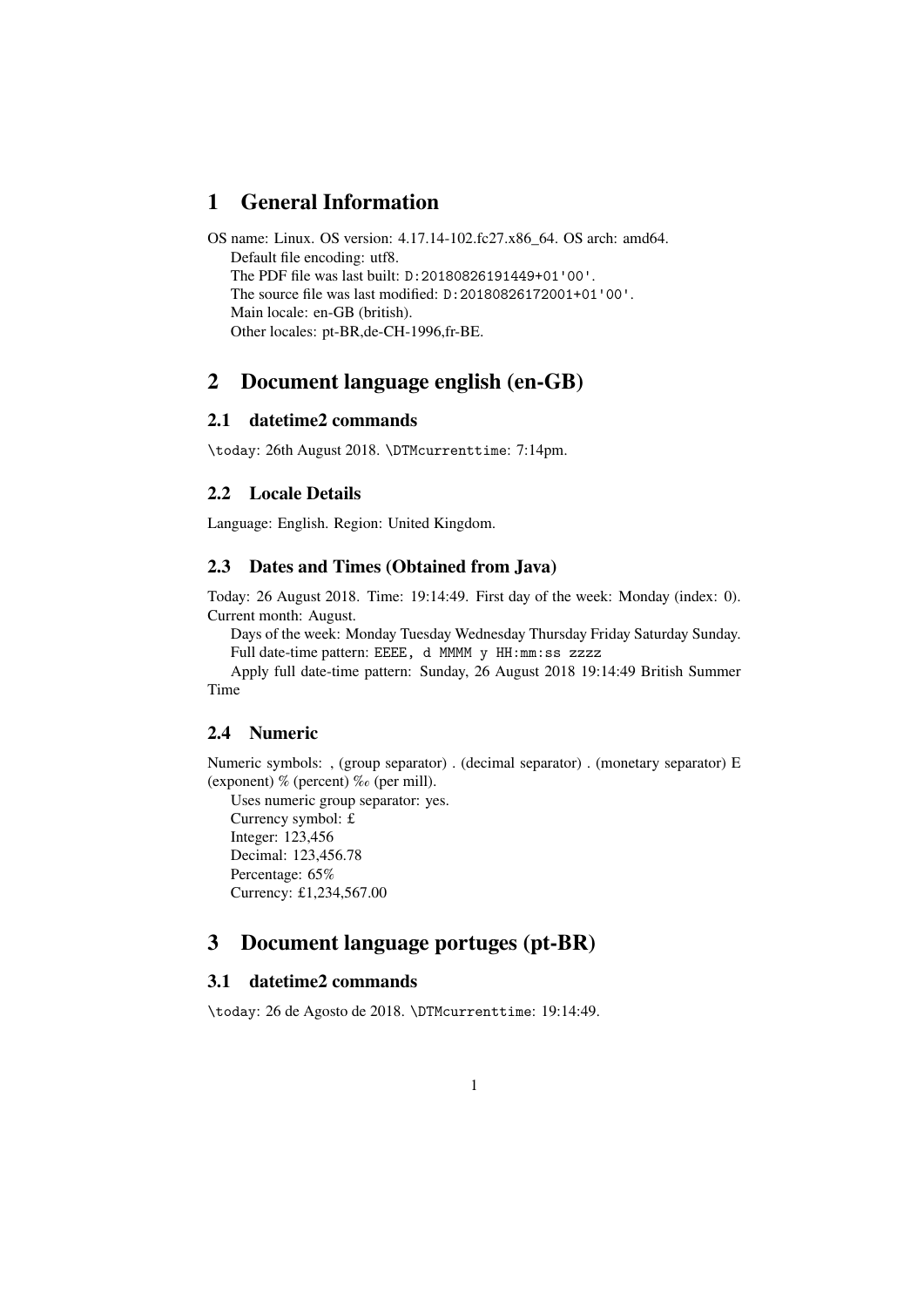### **3.2 Locale Details**

Language: português. Region: Brasil.

#### **3.3 Dates and Times (Obtained from Java)**

Today: 26 de Agosto de 2018. Time: 19:14:49. First day of the week: Domingo (index: 6). Current month: Agosto.

Days of the week: Domingo Segunda-feira Terça-feira Quarta-feira Quinta-feira Sexta-feira Sábado.

Full date-time pattern: EEEE, d' de 'MMMM' de 'yyyy HH'h'mm'min'ss's' z

Apply full date-time pattern: Domingo, 26 de Agosto de 2018 19h14min49s BST

### **3.4 Numeric**

Numeric symbols: . (group separator) , (decimal separator) , (monetary separator) E (exponent)  $\%$  (percent)  $\%$  (per mill).

Uses numeric group separator: yes. Currency symbol: R\$ Integer: 123.456 Decimal: 123.456,78 Percentage: 65% Currency: R\$ 1.234.567,00

# **4 Document language german (de-CH-1996)**

## **4.1 datetime2 commands**

\today: 26. August 2018. \DTMcurrenttime: 19:14:49.

# **4.2 Locale Details**

Language: Deutsch. Region: Schweiz.

### **4.3 Dates and Times (Obtained from Java)**

Today: 26. August 2018. Time: 19:14:49. First day of the week: Montag (index: 0). Current month: August.

Days of the week: Montag Dienstag Mittwoch Donnerstag Freitag Samstag Sonntag.

Full date-time pattern: EEEE, d. MMMM y HH:mm:ss zzzz

Apply full date-time pattern: Sonntag, 26. August 2018 19:14:49 Greenwich Summer Time